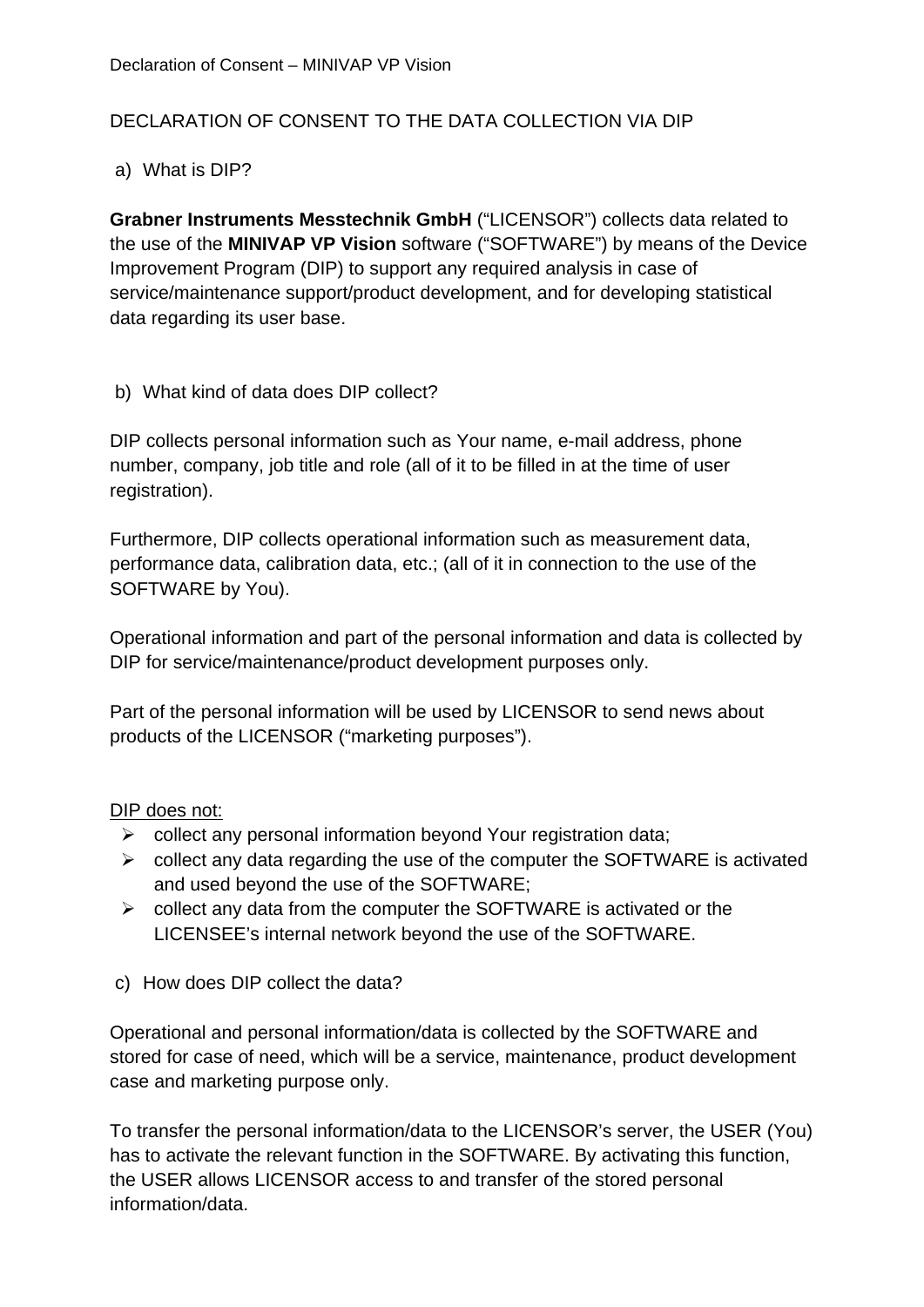There will be no automatically generated data transfer. All data transfer requires the activation of the USER.

#### d) Why does LICENSOR collect the data via DIP?

LICENSOR collects the operational data and part of the personal data to better serve its customers. Data is collected and stored by the SOFTWARE to be available in case of service, maintenance and product development support only. The data may be used to analyze the service/maintenance/product development case only.

Personal data which will be used for marketing purposes as described above will be collected in a marketing database and used to inform the USER about products and services of the LICENSOR.

In accordance with the provisions of the Austrian Telecommunications Act (TKG), §107, USER will be enabled to deregister from the marketing database by activating the relevant link implemented into the e-mail-message. If the USER deregisters his personal information will be deleted from the marketing database.

#### e) How does LICENSOR protect personal information/data?

LICENSOR has security measures in place to protect the loss, misuse and alteration of personal information / data under its control. These include a firewall to prevent unauthorized access to LICENSOR's systems. Inside LICENSOR's organization, personal information and data is stored in password-controlled servers with limited and controlled access on a need-to-know basis.

While LICENSOR cannot guarantee that loss, misuse or alteration to personal information or data will not occur, LICENSOR takes many precautions to prevent such unfortunate occurrences. However, LICENSOR accepts no liability for any misuse or unintentional disclosure.

Except where enforced by law, LICENSOR will not share personal information / data outside of LICENSOR's organization.

### f) Important Notice

Please note that the personal information / data may be transferred outside of the European Economic Area, for purposes of processing, analysis, and review, by AMETEK Inc., a company located at 1100 Cassatt Road, Berwyn, PA 19312, U.S.A., which is the holding company of the LICENSOR. You are advised that the United States uses a sectoral model of privacy protection that relies on a mix of legislation, governmental regulation, and self-regulation. You are further advised that the Council